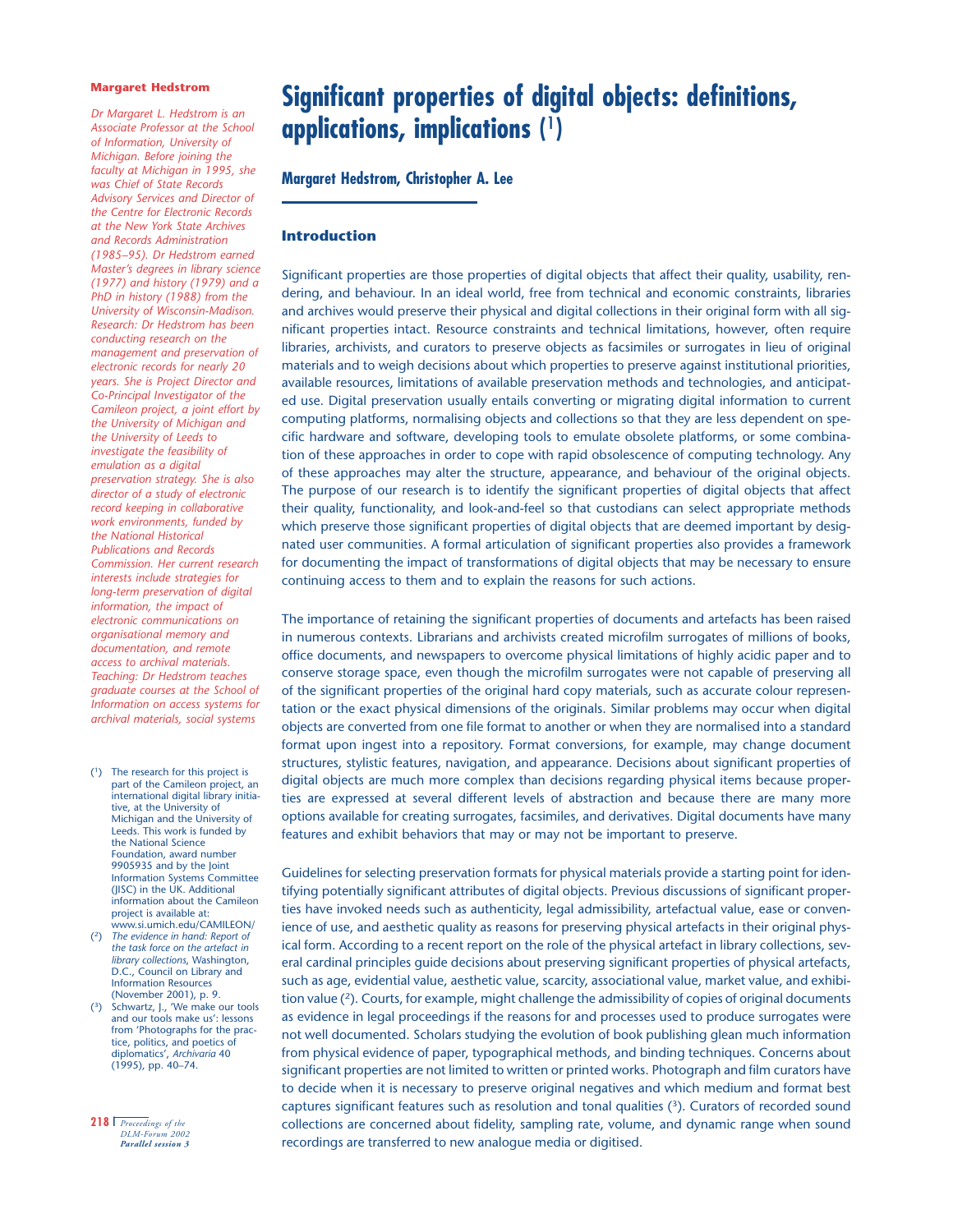Currently, we do not have a formal method for identifying which properties of digital objects are considered significant or for describing significant properties. We build on the concept of significant properties from the Cedars project that treats decisions about which significant properties to preserve as collection-management decisions (4). Our goal is to provide an empirical foundation for making collection-management decisions where choices of preservation strategies may eliminate or alter some of the properties of original objects. Our model is modular and extensible. We treat common data types, such as numeric data, text, and images, as separate modules in the model so that collection managers can direct their attention to those types of data that are present in particularly complex digital objects or collections. The model is extensible in that particular communities may develop much more fully articulated definitions of significant properties that are relevant to the types of materials they preserve or to the needs of particular designated communities. Our work is in a formative stage, not only because of the technical complexity of digital objects, but also because we lack the accumulated social experience to guide decisions about which properties matter and to whom they matter.

#### **Methodology**

To develop an inventory and formal expression of potentially significant properties, we first explored the literature from information and library science, archival science, human-computer interaction, and various forms of criticism to evaluate the various properties of preserved information that scholars and other users have considered significant in the past. We found the literature on legal admissibility, authenticity of documents and artefacts, and intrinsic value, especially useful developing an inventory of potentially significant properties  $(5)$ . Several studies have investigated the role of specific characteristics of documents, such as colour of text, layout, annotations, and even the appearance of book jackets (<sup>6</sup>). From the literature on human computer-interaction we drew on the concept of 'affordances' which refers to the functions that various types of digital objects support (7). Features such as browsing, viewing, annotating, and visualising digital content are examples of affordances. When encountering a preserved digital object, users may find the original affordances of the object important for accessing and making sense of the data it contains as well as for understanding the functional context in which it was used. We also found guidelines for converting documents and analogue recordings to digital form useful because they specify attributes such as resolution, colour matching, and fidelity that may represent transcendent properties that are significant for print, analogue, and digital information (8).

We also explored several common technical guidelines and standards for defining the properties or attributes of digital objects. We considered the Internet protocol MIME (multipurpose Internet mail extensions) which provides for the use of file headers and file name extensions to specify common encoding formats. We also extracted some properties from format-specific specifications, such as the Moving Picture Experts Group (MPEG) standards for digital video and the draft NISO data dictionary of technical metadata for digital still images (9). The work within the World Wide Web Consortium on style sheets — cascading style sheets (CSS) and extensible stylesheet language (XSL) — has delineated hundreds of properties that can be used to format and render structured and semi-structured digital objects  $(10)$ . We also reviewed several metadata standards and specifications developed for the management and preservation of digital collections, such the tag library from the Text Encoding Initiative, the Cedars digital preservation metadata model, and the recent work of the OCLC/RLG Working Group on Preservation Metadata (11). Our review of numerous technical specifications and descriptive guidelines yielded an inventory of more than 800 specific property references.

#### **A model for expressing significant properties**

We developed a conceptual model of complex digital objects and their components which identifies common data types that can be assembled to create digital objects such as multi-level, multimedia web sites. Drawing on the definitions from the OAIS reference model, we defined a digital object as an object composed of a set of bit sequences  $(1^2)$ . A complex digital object is a digital object composed of more than one type of component. We then mapped significant properties to common types of components, including numeric data, text, images, graphics, audio, video, and executables. All complex digital objects have internal compositional properties that manage how the components are assembled to compose a complex object. Complex digital objects may also have explicit external relationships to other digital objects, such hyperlinks that

- (4) Cedars project, www.leeds.ac.uk/cedars/
	- Menne-Haritz, A. and Brübach, N., 'The intrinsic value of archive and library material', Marburg: Archivschule, 1997; *Authenticity in a digital environment*, Washington D.C.: Council on Library and Information Resources, May 2000, National Archives and Records Service, *Intrinsic value in archival material*, Staff Information Paper 21, Washington D.C., NARS, 1982; Bearman, D., and Trant, J., Authenticity of digital resources: Towards a statement of requirements in the research process*, D-Lib Magazine* (June 1998). Available http://www.dlib.org/dlib/june98/ 06bearman.html; and MacNeil, H., *Trusting records: Legal, historical, and diplomatic perspectives,* Dordrecht: Kluwer Academic Publishers, 2000.
- (6) Baker, N., *Doublefold: libraries and the assault on paper*, New York: Random House, 2001; Marshall, C.C., Annotation: from paper books to the digital library, *Second ACM international conference on digital libraries*, Philadelphia: ACM Press (1997) pp. 131–140, O'Toole, J. M., 'On the idea of uniqueness', *American Archivist* 57 (1994), pp. 632–658; Pettersson, E., 'Automatic information processes in document reading: A study of information handling in two intensive care units', in *European conference on computer-supported cooperative work*, London (1989), pp. 63–72; Cadiz, J. J., Gupta, A., and Grudin, J., 'Using web annotations for asynchronous collaboration around documents', *Computer-supported cooperative work*, Philadelphia: ACM Press (2000), pp. 309–318; Toms, E. G. and Campbell, D. G., 'Genre as interface metaphor: exploiting form and function in digital environments', *32nd Hawaii International Conference on System Sciences*, IEEE Computer Society, 1999; O'Connor, B. C., and O'Connor, M. K., 'Book jacket as access mechanism: An attribute-rich source for functional access to academic books. *First Monday*, 3:9 (September 1998).
- (7) Norman, D. A., *The design of everyday things*, New York, Doubleday, 1990, Phelps, T. A., and Wilensky, R., 'Multivalent documents: Inducing structure and behaviours in online digital documents', *Proceedings of Hawaii International Conference on System Sciences '96,* IEEE, 1996. Levy, D. M., 'Fixed or fluid? Document stability and new media', *European Conference on Hypertext Technology (ECHT '94*), Edinburgh: ACM (1994), pp. 24–31.

*Proceedings of the* **| 219** *DLM-Forum 2002 Parallel session 3*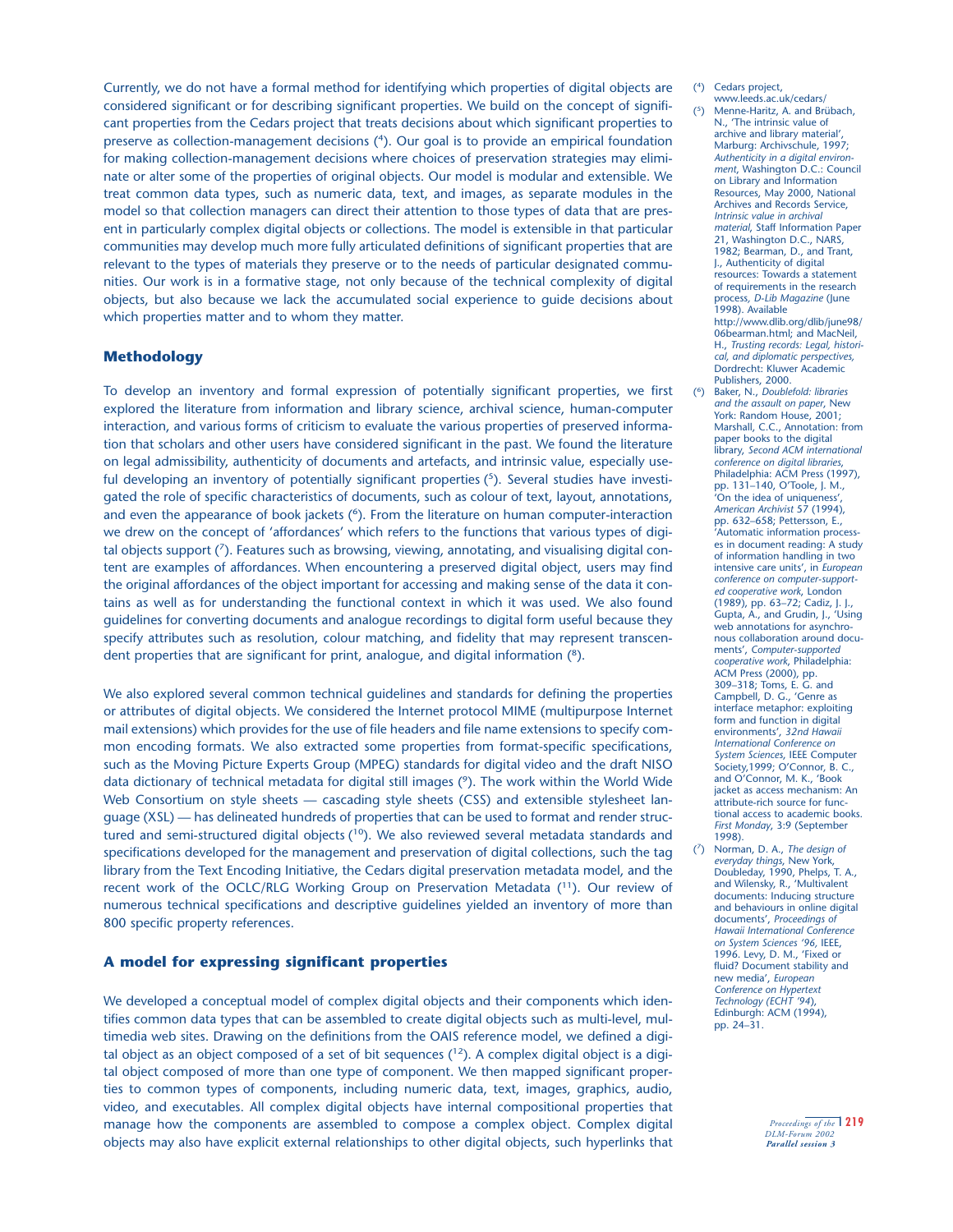- (8) Kenney, A. R., and Reiger, O., *Moving theory into practice: Digital imaging for libraries and archives*, Mountain View, CA: RLG, Inc., 2000; and US Library of Congress, American Memory Programme, technical information and background papers, available at: http://memory.loc.gov/ ammem/ftpfiles.html
- (9) Martínez, J. M., ed., *Overview of the MPEG7 Standard (Version 5.0)*, Singapore: International Organisation for Standardisation, 2001, available at: http://mpeg.telecomitalialab.com/standards/mpeg-7/ mpeg-7.htm; MPEG Requirements Group. MPEG-21 Overview. Sydney, Australia, 2001, available at: http://mpeg. telecomitalialab.com/standards/ mpeg-21/mpeg-21.htm; and *Draft data dictionary: Technical metadata for digital still images,* Version 1.0. National Information Standards Organisation, 2000.
- (10) World Wide Web Consortium, 'Cascading style sheets' http://www.w3.org/Style/ CSS/; and World Wide Web Consortium, 'eXtensible style sheet language'. http://www.w3.org/TR/xsl/.
- (11) Cedars project, 'Metadata for digital preservation: The Cedars outline specification, 2000', available at: http://www.leeds.ac.uk/cedars/ OutlineSpec.htm; Phillips, M., Woodyard, D., Bradley, K., and Webb, C., 'Preservation metadata for digital collections', National Library of Australia, 1999, available at: http://www.nla.gov.au/ preserve/pmeta.html; Lupovici, C. and Masanès, M., 'Metadata for long term-preservation', Bibliothèque nationale de France, 2000, available: http://www.kb.nl/ coop/nedlib/results/D4.2/D4.2.h tm; Sperberg-McQueen, C. M., and Burnard, L., eds. *Guidelines for electronic text encoding and interchange: XML-compatible edition (TEI P4)*: TEI Consortium, 2001, available at: http://www.tei-c.org/P4X/; and 'A recommendation for content information. A report by the OCLC/RLG Working Group on Preservation Metadata', (October 2001), available at: www.aclc.org/ research/pmwg/.
- (12) Consultative Committee for Space Data Systems, 'Reference model for an open archival information system (OAIS)', *Red book*, Issue 1.2, Mountain View, CA, June 2001.
- (13) Holdsworth, D. and. Sergeant, D. M., 'A blueprint for representation information in the OAIS model', IEEE Mass Storage Conference (March 2000), available at:
- www.leeds.ac.uk/cedars/. (14) Holdsworth and Sergeant, *A blueprint for representation information in the OAIS model: 416.*
- **220 |** *Proceedings of the DLM-Forum 2002 Parallel session 3*

provide a means for navigating from one object to another. We have not attempted to define all possible component types or all possible methods of internal composition. Rather, we have developed a decomposable model with a tree structure that defines common properties for each component type. In developing the model, we have discovered that certain properties apply to all types of components, some properties are unique to particular component types, and some properties are applicable to multiple components but not necessarily to all types.

A number of properties that are common across all component types need to be considered when selecting preservation strategies so that the technical approach is documented sufficiently to support access, retrieval, and low-level data management.

These include the definition of the basic data unit, byte-level encoding, data typing, and the logical structure or data model. Although these attributes often are specified or implied for specific file formats we have attempted to separate these properties from both the ways that data are stored on physical media and from file formats. These basic elements are similar to the concept of an underlying abstract form (UAF) which Holdsworth and Sergeant use to 'encapsulate the recognition that the data has an existence and a content separate from the medium upon which it is written. This underlying abstract form contains all the significant properties of the data and is independent of the medium upon which the data is written.'  $(^{13})$  Although low-level properties, such basic data unit, byte-level encoding, data type, and logical schema are germane to all types of components, the way these elements are expressed varies considerably from one component type to the next.

The underlying abstract form contains all of the significant properties of data necessary to access a digital document where access means 'realising the UAF on the technology appropriate to the time of access in such a way that the desired form of access (which may not necessarily be viewing) can be achieved.' (<sup>14</sup>) While the UAF is a useful starting point for identifying preservation formats which, at the highest level of abstraction, do not discard significant information, our concept of significant attributes is broader in that it takes into account the various types of stylistic and aesthetic features discussed in the literature above. For example, features such as font, spacing, and layout may be important to preserve textual components, especially if variations in these features alter the intended meaning of the text. Our formal expression of significant properties is recursive because many of the properties can be decomposed further into sub-properties. The property 'font,' for example, can be further decomposed into sub-properties such as font type, style, family, size, or colour. If changes in any of these sub-properties alter the appearance or the meaning of a digital object, they might be considered significant and worth replicating as they were specified in the original object. Some sub-properties are relevant to several different component types. Representations of colour, for example, might apply to images, graphics, video, and text, but not to audio or numeric data. We express colour properties, such as colour space, bit depth and colour model, in such a way that a common formal expression is applicable to all types of components. Definitions of significant properties that affect the aesthetics, implied meaning, and affordances of digital objects tend to be much more subjective and tied to the context of creation and use. Whether or not colour, for example, is a significant property of a given digital object or collection will depend on the extent to which colour features affect the quality and usability of the preserved object for a designated community.

Our model also includes a means for expressing internal composition and external relations between complex objects. By internal composition we mean the methods used to assemble components into complex objects and the means for associating various components with each other. Specifying how a complex object is assembled is important because there are several viable options for preserving complex objects, provided that their internal composition is specified. For example, a repository could preserve all of the components of a complex object along with the methods or procedures that manage the relationships among components, or it could preserve the components as separate files along with specifications for how to reconstruct those relationships. Our model also specifies the types of external relationships between different components. These relationships are important in choosing preservation strategies, especially when components of digital objects are accessed by way of link or pointer to another digital object. The problem of linked content is pervasive for web documents, and collection managers are grappling with policies and methods for dealing with linked objects. A variety of strategies have been proposed for addressing the persistence of links, but most include some sort of string to serve as an identi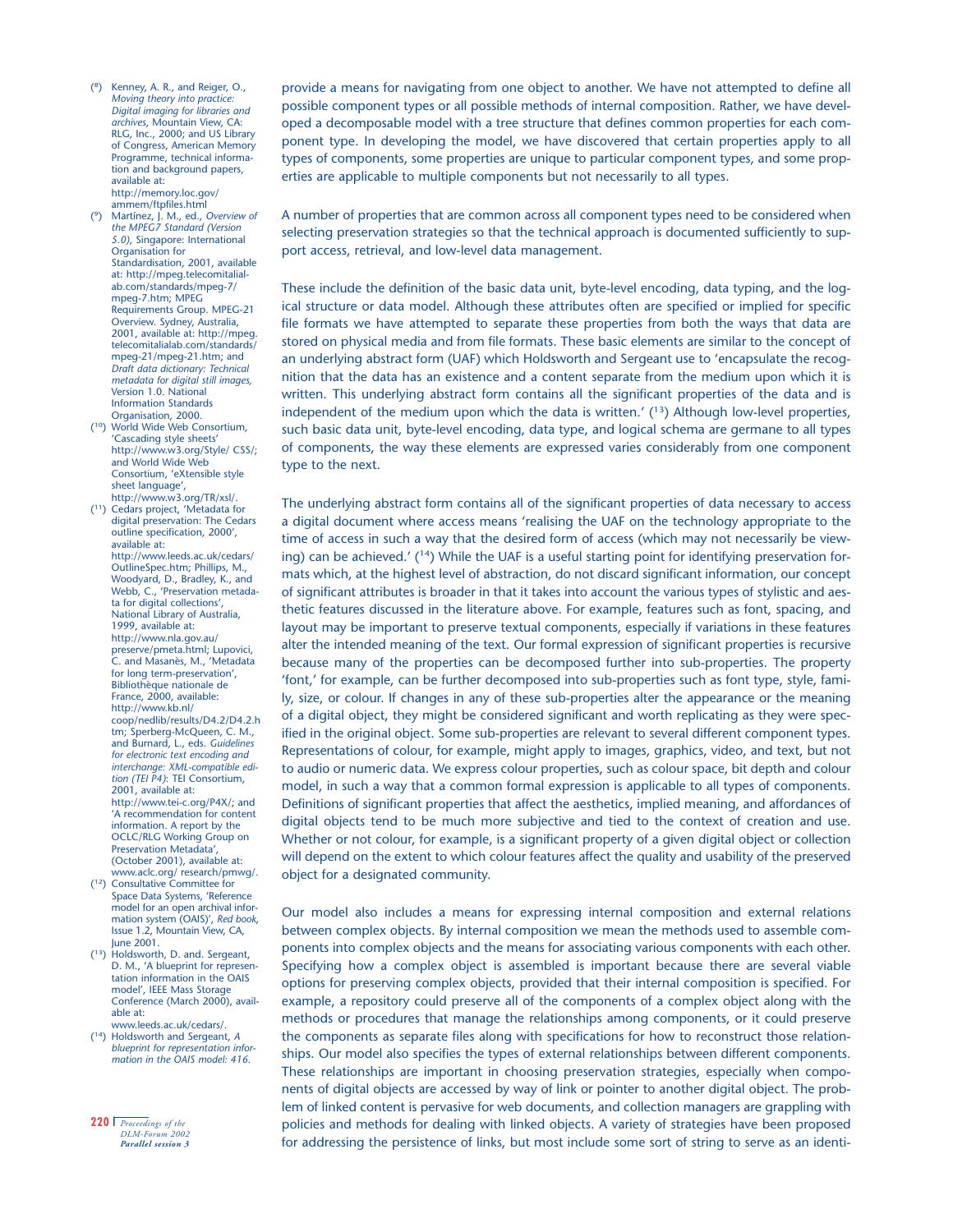fier, a specification of a domain within which the identifier is meant to apply, and some mechanism for resolving the identifier as a reference to a specific location within a storage system.

Our approach simply provides a means to express the attributes of external relations. In our model, the properties of external relations include such factors as:

- cardinality (one to one, one to many, many to many)
- direction (outbound, inbound, third party, bi-directional)
- semantic relation
- locality (specified by a value, specified by a location)
- access type (ftp, afs, local file)
- target type (pointer, character string, binary object, calculated value, bounded area),

etc.

By specifying the properties of external relations, we provide a basis for breaking down the functions and behaviours of hyperlinks and pointers so that collection managers can decide which properties of the external relations are important to preserve. It is worth noting that the properties of external relations are also applicable to the internal composition of digital objects, if their components are associated with each other through pointers or links. Whether a link or pointer supports internal composition or external relations depends on where a repository draws the boundaries of a given digital object. For example, if a web page links to other web pages within the same site and that site is preserved as a single digital object within a repository, then the links would be considered properties of that digital object's internal composition. Links from those pages to other pages not preserved in the repository could be treated as external relations.

#### **Significant properties and digital preservation strategies: applications**

A formal expression of significant properties of complex digital objects has many general and practical applications. Such a model can be applied to appraisal and selection of digital materials, to assessing the risk of information loss associated with various preservation strategies, to the development of preservation metadata, to documenting the basis for preservation decisions, and to the automated management of complex digital objects. In future research, we will also test the model as a basis for developing cost comparisons and trade-offs associated with various digital preservation strategies.

Appraisal and collection management decisions about complex digital objects entail choices about which significant properties of objects and their components merit preservation. For example, a repository might decide to preserve the text, images, and graphics of a web page along with procedures to reproduce its original composition, but to forego the video segments. The repository may decide to preserve the images at a lower resolution than the original. No single set of decision-making rules can or should apply to all such choices. Rather, decisions about which significant properties to maintain will depend on institutional priorities, anticipated use, knowledge of the designated community, the types of materials involved, and the financial and technical resources available to the repository. Nevertheless, a formal means for expressing significant properties provides the basis for more clearly articulating the range of available options and for documenting the trade-offs among them.

Collection managers can also use a formal expression of significant properties to select preservation techniques and to guide choices about the timing of various preservation actions. Anne Kenney and her colleagues at Cornell University have completed two studies that applied risk management methods to digital preservation strategies  $(^{15})$ . Their multi-stage process includes risk identification, risk classification, risk assessment, risk analysis, and risk management implementation. Our formal model of significant properties could be used for identification, classification, and risk analysis. A repository using a risk management approach could evaluate the risks of technology obsolescence for various component types, the risks of changes to objects that are externally linked, and the risk that a preservation action might degrade the object beyond the point of use*and collections, electronic records management, and archives as memory institutions. She has also taught numerous continuing education workshops in the United States, Canada, Australia, New Zealand, Sweden, and South Africa. Professional activities and service: Hedstrom has participated in numerous elected, appointed, and voluntary professional and service activities. She is currently a member of the National Digital Strategy Advisory Board which is advising the Library of Congress on development of a national infrastructure for digital preservation. She is a member of an expert reference group on IT questions for the Swedish Government. She served on the National Research Council Study Committee on the Digital Future of the Library of Congress, 1999–2000; the Commission on Preservation and Access/Research Libraries Group Task Force on Archiving Digital Information, 1994–96; on the Council of the Society of American Archivists, 1992–95; and as Secretary, Vice-Chair, and Chair of the New York State Forum for Information Resources Management, 1992–95. She has been a consultant to more than a dozen government archival programs, the World Bank, the International Council on Archives, and recently the University of Fort Hare in South Africa. Hedstrom is a fellow of the Society of American Archivists and she was the first recipient of the annual Award for Excellence in New York State Government Information Services.*

#### **Christopher Lee**

*Christopher Lee is currently pursuing a Ph.D. at the University of Michigan School of Information after previously obtaining a Master of Science*

(15) Kenney, A. R., et al, 'Preservation risk management for web resources: Virtual remote control in Cornell's project prism, *D-Lib Magazine* 8:1 (January 2002); available at: http://www.dlib.org/dlib/ january02/kenney/01kenney.ht ml; and Lawrence, G. W., et al, *Risk management of digital information. A file format investigation*, Washington D.C.: CLIR (June 2000), available: http://www.clir.org/pubs/ reports/reports.html.

> *Proceedings of the* **| 221** *DLM-Forum 2002 Parallel session 3*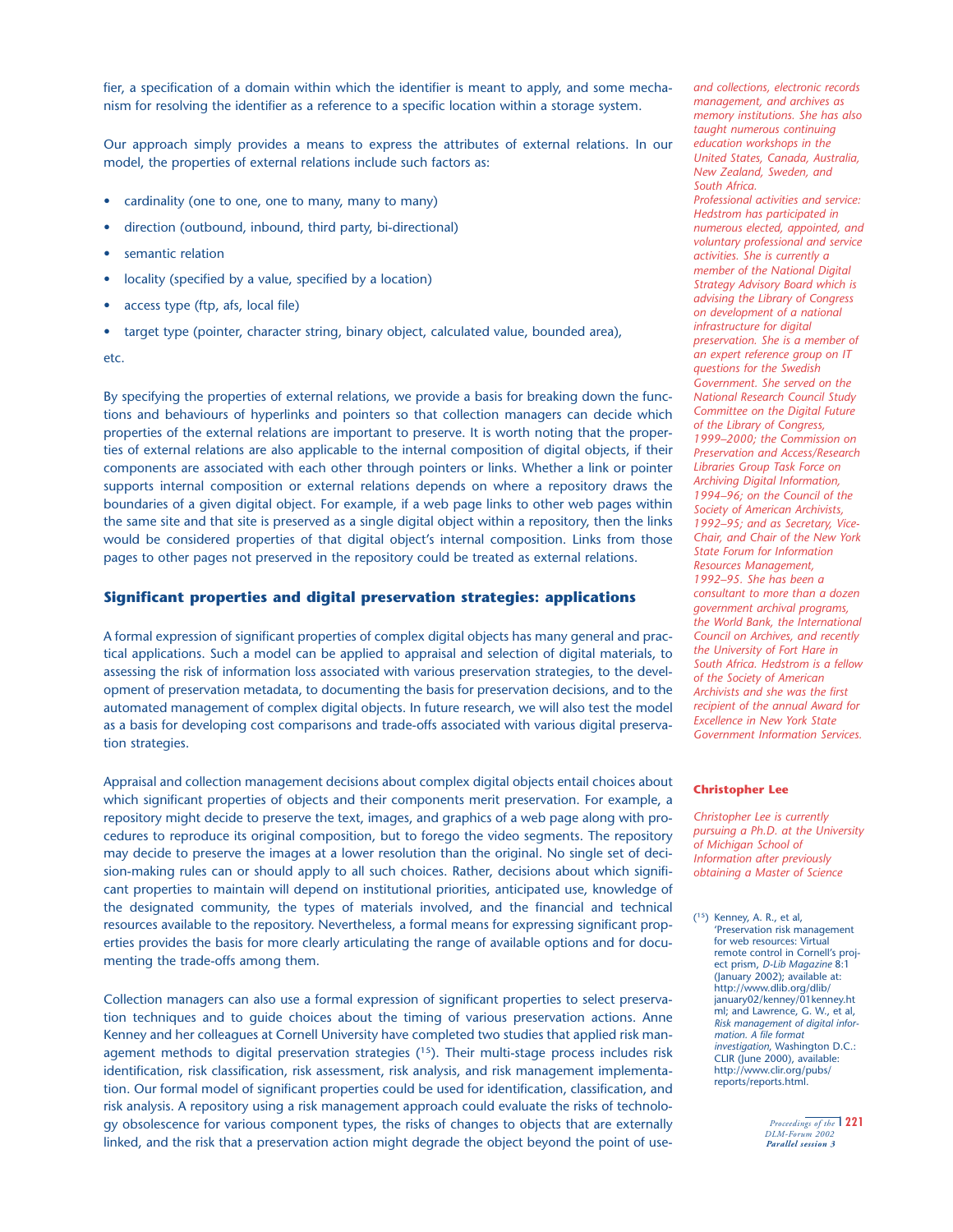*degree in information with a concentration in archives and records management there in 1999 and a Bachelor of Arts in Philosophy (summa cum laude with honours) with a concentration in public service at Albion College in 1995. He has been a graduate research assistant in the Camileon (creative archiving at Michigan and Leeds: emulating the old on the new) project since August 2000. Prior to that he worked as an electronic records project archivist at the Kansas State Historical Society between May 1999 and August 2000. Other professional activities include: project member, LUIGUI (Linux/UNIX Independent Group for Usability Information), February–November 1999; coinvestigator, Online Archival Description Project, University of Michigan School of Information, January–May 1999; graduate research assistant for Dr Michael Cohen, University of Michigan School of Information, September 1998–May 1999; project team member, Formshare, University of Michigan School of Information — September 1997–September 1998; webmaster, technical advisor and archival processor, University of Fort Hare, National Heritage Cultural Studies Centre, Alice, South Africa, May–June 1998.*

*Recent publications and presentations include: Guerilla ERM: Lessons learned from some time in the trenches, Ohio Archivist, Spring 2001; Opensource software: A promising piece of the digital preservation puzzle, electronic currents, Midwest Archives Conference (MAC) Newsletter, Volume 29, Number 2 (113), October 2001; Electronic records and government accountability:*

- (16) Consultative Committee on Space Data Systems, 4-20–4-21.
- (17) Cedars, 'Metadata for digital preservation: The Cedars project outline specification, draft for public consultation', available at: http://www.leeds.ac.uk/ cedars/colman/metadata/ metadataspec.html; and the OCLC/RLG Working Group on Preservation Metadata, 'A recommendation for content information'.
- (18) Metadata encoding and transmission standard (METS), 2001, available at: www.loc.gov/ standards/mets/.
- **222 |** *Proceedings of the DLM-Forum 2002 Parallel session 3*

fulness. As repositories accumulate experience with such decisions, a common vocabulary for expressing significant properties would provide the basis for sharing data and assessments about the impact of various preservation strategies.

The formal model can assist in selecting appropriate preservation strategies based on acceptable levels of risk defined by each custodial institution. In the Camileon project, we are investigating the feasibility of using emulation as a digital preservation strategy. The results of our research show that emulation is technically feasible, but it is not always most effective or cost-effective strategy. If the primary goal of preservation is to preserve the content and structure of a collection of textual documents, then converting the materials to structured text using a mark-up language such as SGML or XML, or to a page description format, such as PDF, may be more cost-effective and easier technically than emulating the original computer environment. If, on the other hand, properties such as navigational aids, optional viewing methods, macro-enabled procedures, or internal links were considered significant to the designated community, then emulation might be a better choice for preserving this range of functionality.

The model can be applied at several points in the digital preservation process. The open archival information system reference model (OAIS) provides a common set of terms for describing the processes and information flow in an archival repository. Using the OAIS terminology, the formal expression of significant properties is applicable to transformations that might be necessary when resources are extracted from their original creation environment and used to create a submission information package (SIP); when the SIP is transformed into an archival information package (AIP); when it is necessary to repackage or transform an AIP; or when a dissemination information package (DIP) is produced for a consumer. Our model for expressing significant properties is also closely related to the concept of a representation network in the OAIS reference model. The OAIS model defines a category of information called representation information that accompanies a digital object and is used to convert bit sequences into more meaningful information. Representation information is further divided into two types: structure information and semantic information. Structure information describes the format or underlying data structure, similar to the lowest-level properties in our model that are common across all data types, such as the basic data unit, bytelevel encoding, data typing, and logical structure. Semantic information is information contained in or associated with an object that is necessary to interpret its meaning. In the case of textual information, for example, an indication of the language or languages represented in the text would be important for future interpretation of the content. Similarly, meaningful analysis of scientific data requires additional semantic information that describes how meaning is ascribed to data elements and how different pieces of data are related  $(^{16})$ .

Although we found the distinction between structure information and semantic information useful, we agree with the model's developers that in some implementations, that distinction is subjective. Depending on how digital objects are created and managed, significant properties can be imbedded in the structure of an object or managed with additional semantic information, or both. For example, structured text uses mark-up languages and document type definitions to formally describe the meaning associated with various text formatting and layout practices. Well-designed mark-up makes a distinction between the structure of a document and its semantics. In proprietary word processing applications, such a formal distinction may or may not be present. Most contemporary word processing systems include a facility for using style sheets that manage the document structure and its associated semantics. If the stylistic features constitute significant properties of the digital objects, then exporting the object from its native software environment to another platform could eliminate or alter the way the significant properties are represented.

A formal model for significant properties also has many implications for preservation metadata. Our work is an extension to a number of existing metadata models rather than a new approach that requires new concepts, schema, or implementation methods. Both the OCLC/RLG Working Group on Preservation Metadata and the Cedars project recommend that metadata schema to support preservation should include elements that describe the significant properties of digital objects, but neither of these proposals includes a vocabulary for expressing significant properties  $(^{17})$ . The metadata encoding and transmission standard (METS) provides a framework for exchanging metadata among repositories ( $^{18}$ ). The administrative metadata portion of METS, for example, provides a structure for maintaining technical metadata about the creation, format, and use characteristics of a file or object; intellectual property rights metadata; metadata about the